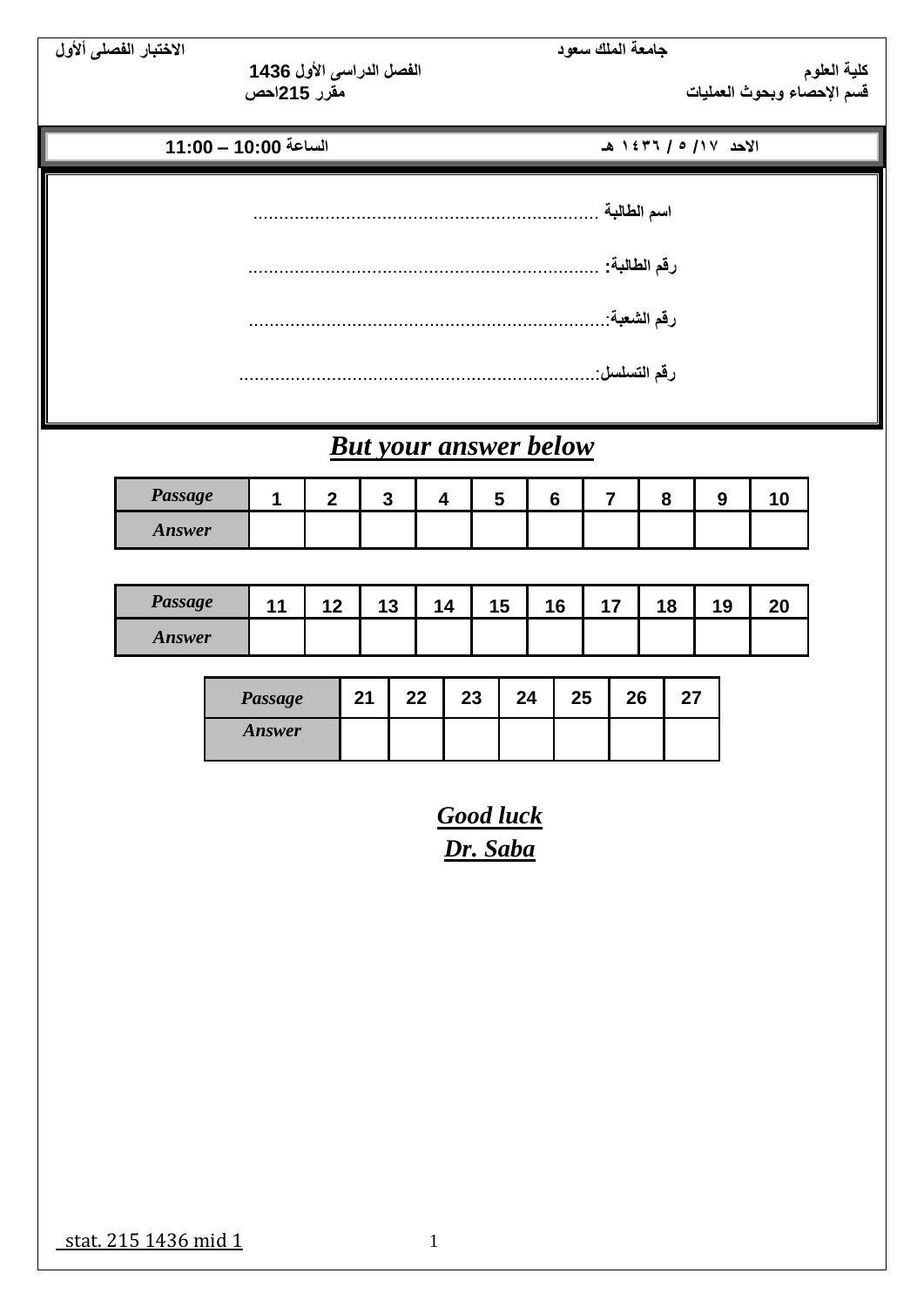| Question (1):        |                                                                                                                                                                                                                                                                                                                                     |                     |                                                                                |                  |                   |                         |      |
|----------------------|-------------------------------------------------------------------------------------------------------------------------------------------------------------------------------------------------------------------------------------------------------------------------------------------------------------------------------------|---------------------|--------------------------------------------------------------------------------|------------------|-------------------|-------------------------|------|
|                      | The cumulative distribution function of a continuous $r.v. Y$ is given by:                                                                                                                                                                                                                                                          |                     |                                                                                |                  |                   |                         |      |
|                      |                                                                                                                                                                                                                                                                                                                                     |                     | $F(y) = \begin{cases} 0, & y \leq 2 \\ 1 - \frac{4}{y^2}, & y > 2 \end{cases}$ |                  |                   |                         |      |
| 1. $P(Y \le 5) =$    |                                                                                                                                                                                                                                                                                                                                     |                     |                                                                                |                  |                   |                         |      |
|                      | (a) 0 (b) $4/25$ (c) $21/25$                                                                                                                                                                                                                                                                                                        |                     |                                                                                | (d) $19/25$      |                   | (e) None of these       |      |
| 2.                   | The p.d.f of Y is given by:                                                                                                                                                                                                                                                                                                         |                     |                                                                                |                  |                   |                         |      |
|                      | (a) $f(y) = \begin{cases} \frac{8}{y^3}, & y > 2 \\ 0 & 0 \le y \end{cases}$ (b) $f(y) = \begin{cases} 1 - \frac{8}{y^3}, & y > 2 \\ 0 & 0 \le y \end{cases}$ (c) $f(y) = \begin{cases} \frac{8}{y^3}, & y \le 2 \\ 0 & 0 \le y \end{cases}$ (d) $f(y) = \begin{cases} 1 - \frac{8}{y^3}, & y < 2 \\ 0 & 0 \le y \le 2 \end{cases}$ |                     |                                                                                |                  |                   |                         |      |
|                      | 3. Let $f(x) = \frac{cx}{3}$ , $0 < x < 3$ is the p.d.f of X then, the value of c must to be equal                                                                                                                                                                                                                                  |                     |                                                                                |                  |                   |                         |      |
| $(a)$ 3              | (b) 9                                                                                                                                                                                                                                                                                                                               | (c) $1/3$ (d) $2/3$ |                                                                                |                  | (e) None of these |                         |      |
|                      | For the following probability mass function of the discrete random variable X,                                                                                                                                                                                                                                                      |                     |                                                                                |                  |                   |                         |      |
| 4. $P(2 < X \le 4)$  |                                                                                                                                                                                                                                                                                                                                     |                     |                                                                                |                  |                   | $\mathbf X$             | f(x) |
| (a) $0.25$           | b) 0.00 c) 0.55 d) 1.00                                                                                                                                                                                                                                                                                                             |                     |                                                                                | e) none of these |                   | $\mathbf{1}$            | 0.20 |
|                      | 5. The expected value of $X =$                                                                                                                                                                                                                                                                                                      |                     |                                                                                |                  |                   | 2                       | 0.25 |
|                      | a) 4.25 b) 15.10 c) 2.65                                                                                                                                                                                                                                                                                                            |                     | d) $10.23$                                                                     | e) none of these |                   | 3                       | 0.25 |
|                      |                                                                                                                                                                                                                                                                                                                                     |                     |                                                                                |                  |                   | $\overline{\mathbf{4}}$ | 0.30 |
|                      |                                                                                                                                                                                                                                                                                                                                     |                     |                                                                                |                  |                   |                         |      |
| <b>Question</b> (2): |                                                                                                                                                                                                                                                                                                                                     |                     |                                                                                |                  |                   |                         |      |
|                      | Let the moment generating function of a r.v. $X$ in the expanded form is given by:                                                                                                                                                                                                                                                  |                     |                                                                                |                  |                   |                         |      |

|                                       |                                                                                  |                            | $M_X(t) = 1 + \frac{3t}{4} + \frac{21t}{8} + \frac{33t}{24} + \frac{33t}{96} + \dots$ |                                                                                                                                            |  |
|---------------------------------------|----------------------------------------------------------------------------------|----------------------------|---------------------------------------------------------------------------------------|--------------------------------------------------------------------------------------------------------------------------------------------|--|
| 6. The variance of X,<br>(a) 0        | (b) $5/4$                                                                        | (c) $1/2$                  | $(d)$ 3                                                                               | (e) None of these                                                                                                                          |  |
|                                       |                                                                                  |                            |                                                                                       | If $M_{X+Y}(t) = \left(\frac{2}{2-t}\right)^3$ , $t < 2$ and $M_X(t) = \left(\frac{2}{2-t}\right)$ , $t < 2$ and X and Y independent, then |  |
| 7. $M_Y(t) =$                         |                                                                                  |                            |                                                                                       |                                                                                                                                            |  |
|                                       | (a) $\left(\frac{2}{2-t}\right), t < 2$ (b) $\left(\frac{2}{2-t}\right)^2 t < 2$ |                            | (c) $(\frac{1}{1-t})$ , $t < 1$                                                       | (d)None of these                                                                                                                           |  |
| 8. $M_{-3X+2}(t) =$                   |                                                                                  |                            |                                                                                       |                                                                                                                                            |  |
| (a) $\frac{2e^{t}}{2-3t}$ , $t < 2/3$ |                                                                                  | (b) $\frac{2e^{2t}}{2+3t}$ | (c) $\frac{2e^{2t}}{1-t}$ , $t < 1$                                                   | (d)None of these                                                                                                                           |  |

 $14t^2$ 

 $36t^3$ 

 $98t^4$ 

6t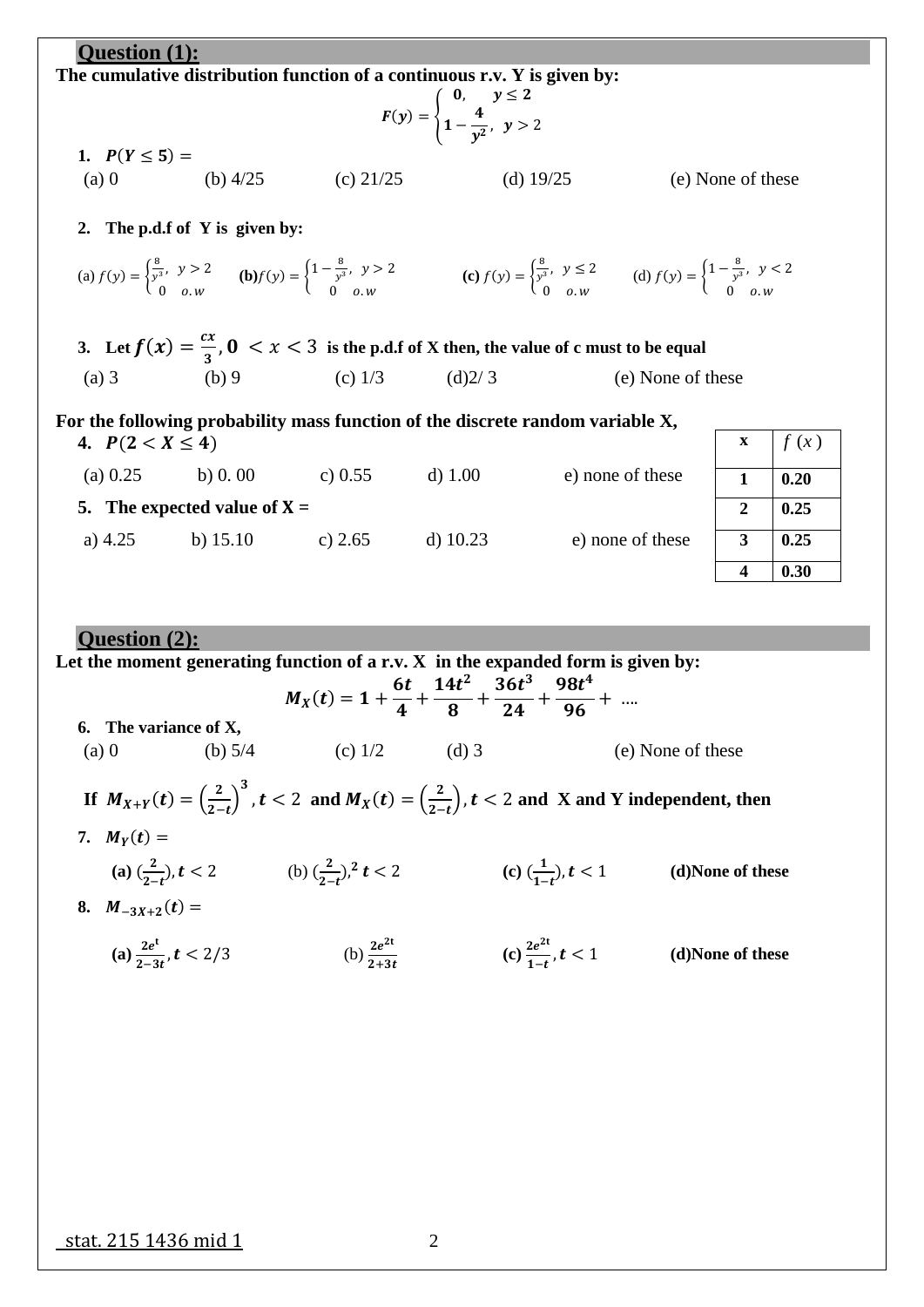| Question (3):                                                                                                                                      |                                                       |         |                                                                 |                                                                                             |                   |  |  |  |
|----------------------------------------------------------------------------------------------------------------------------------------------------|-------------------------------------------------------|---------|-----------------------------------------------------------------|---------------------------------------------------------------------------------------------|-------------------|--|--|--|
| Suppose that the continuous random variable Y has the following probability density function                                                       |                                                       |         |                                                                 |                                                                                             |                   |  |  |  |
|                                                                                                                                                    |                                                       |         | $f(y) = \begin{cases} 2 e^{-2y} ; y > 0 \\ 0 ; o.w \end{cases}$ |                                                                                             |                   |  |  |  |
| 9. $P(Y = 3) =$<br>(a)1                                                                                                                            | (b) $0.5$                                             | $(c)$ 0 |                                                                 | (d)0.11                                                                                     | (e) None of these |  |  |  |
| 10. $F(Y)$ ,<br>(a) $(1 - e^{-2y})$                                                                                                                |                                                       |         |                                                                 | (b) $(e^{-2y} - 1)$ (c) $e^{-2y}$ (d) $(1 + e^{-2y})$                                       | (e) None of these |  |  |  |
| 11. $P(2 < Y < 3) =$                                                                                                                               |                                                       |         |                                                                 | (a) $(e^{-4} + e^{-6})$<br>(b) $(e^{-4} - e^{-6})$<br>(c) $(e^{-10}$<br>(d) $(1 - e^{-10})$ | (e) None of these |  |  |  |
| 12. The mean of Y is<br>(a) $1/2$                                                                                                                  | (b) 2                                                 | $(c)$ 1 |                                                                 | (d) $e^{-2}$                                                                                | (e) None of these |  |  |  |
| 13. The moment generating function $M_y(t)$ is given by<br>(a) $\frac{2}{3-t}$ , $t \neq 2$ (b) $\frac{2}{1-t}$ , $t \neq 2$ (c) $e^{-t}$          |                                                       |         | (d) $3 - t$                                                     |                                                                                             | (e) None of these |  |  |  |
| 14. If X is a r.v. independent of Y, then $Var(X^3 - 3e^Y - 3) =$<br>a) $Var(X^3) - 3Var(e^Y)$ b) $Var(X^3) - 9Var(e^Y)$ c) $Var(X^3) + 9Var(e^Y)$ |                                                       |         |                                                                 |                                                                                             |                   |  |  |  |
|                                                                                                                                                    | According the following graph of CDF of a disrete r.y |         |                                                                 | $\sim$ $\sim$ $\sim$                                                                        |                   |  |  |  |

|                                 | According the following graph of CDF of a disrete r.v |             |       | F(x)  |  |
|---------------------------------|-------------------------------------------------------|-------------|-------|-------|--|
| 15. $P(X \leq 1) =$             |                                                       |             |       |       |  |
| (a) $3/28$<br>$(d)$ 1           | (b) $10/28$<br>(e) None of these                      | (c) $25/28$ |       | 25/28 |  |
| $16. P(X = 2) =$                |                                                       |             |       | 10/28 |  |
| (a) $3/28$<br>(e) None of these | (b) $10/28$                                           | (c) $25/28$ | (d) 1 | 0     |  |

## **Question (4)**

In a certain population, it is known that **30%** of the them have two jobs. Let X= number of people who have two jobs. If **a sample of 15 people** of this population are selected randomly, then

## 17. The probability distribution formula of the random variable X,  $P(X = x)$  is given by

| (a) $\binom{15}{x}$ 0.3 $^{x}$ 0.7 $1^{5-x}$ , $x = 1, \dots, 15$ |                                                                          |             | (b) $\binom{15}{x}$ 0.3 $^{x}$ 0.7 $1^{5-x}$ , $x = 0, 1, \dots$ 15 |                   |
|-------------------------------------------------------------------|--------------------------------------------------------------------------|-------------|---------------------------------------------------------------------|-------------------|
|                                                                   | (c) $\binom{15}{x}$ 0.3 <sup>15-x</sup> 0.7 <sup>x</sup> , x = 0,1,  .15 |             | (d) $0.3^{x} 0.7^{1-x}$ , $x = 0.1$ .                               |                   |
| (e) $0.7^x$ $0.3^{1-x}$ , $x = 0.1$ ,                             |                                                                          |             |                                                                     |                   |
|                                                                   | 18. The probability that 5 people have two jobs                          |             |                                                                     |                   |
| (a) $0.876$                                                       | (b) $0.995$                                                              | $(c)$ 0.667 | $(d)$ 0.206                                                         | (e) None of these |
| 19. The variance of $X$ is<br>(a) $3.15$                          | (b) $5.14$                                                               | (c) $15$    | (d) $4.50$                                                          | (e) None of these |

stat. 215 1436 mid 1 3